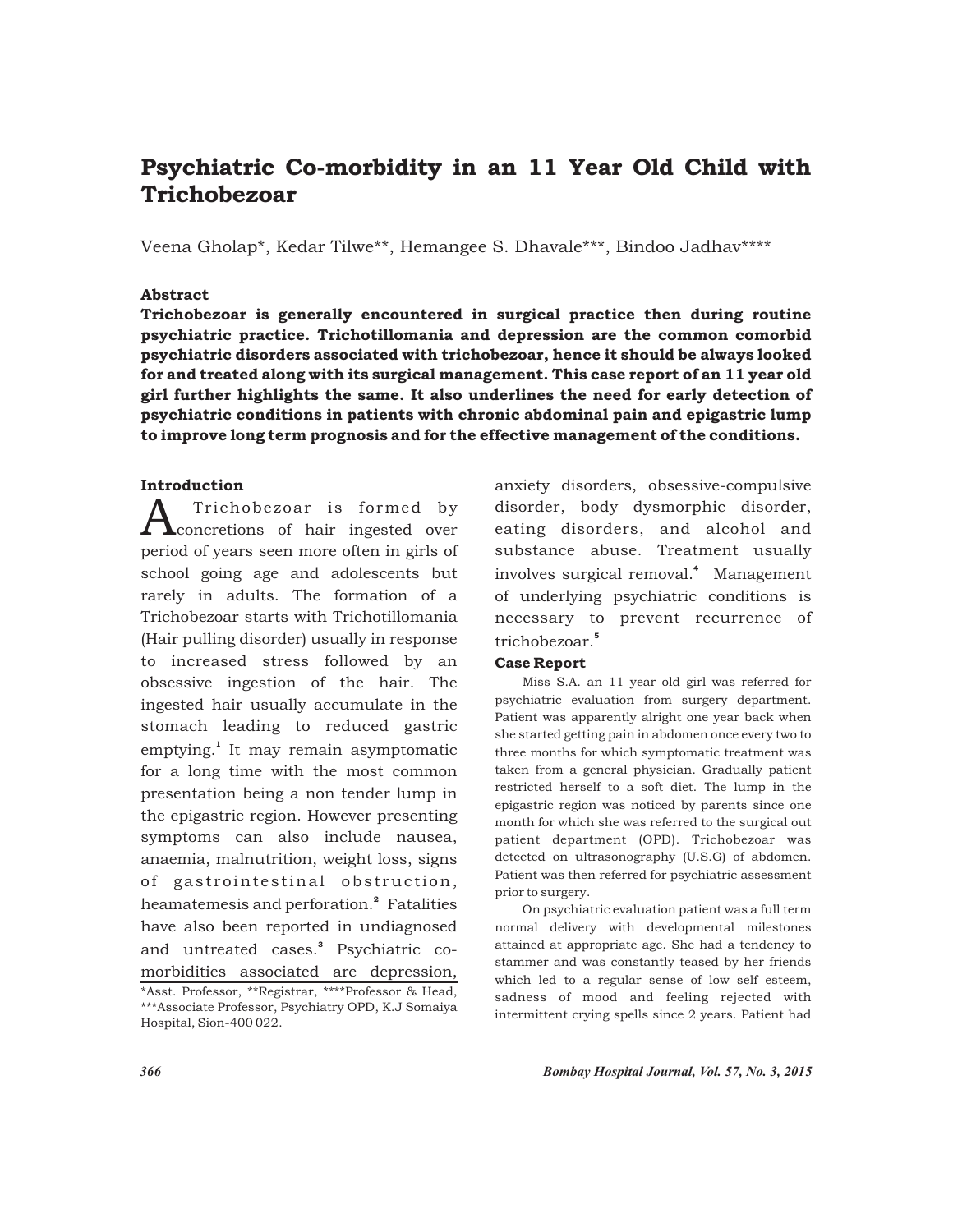then developed a tendency to pick and swallow her hair while under stress as it made her feel better. She gradually developed patchy hair loss for which symptomatic treatment was taken. Also her parents would shave her head for uniform hair growth. This would repeat every three to four months for the past two years. She was teased at school as a 'Taklu' which further reduced her interaction with the classmates. Teachers had expressed concern over tendency to remain aloof. Child further showed a steady drop in her academic performance.

There was no history suggestive of other obsessive-compulsive spectrum disorders, mania, or other disruptive behavioural disorders.

She belongs to a lower middle class nuclear family with poor socio-economic status. She is youngest of three siblings and is more attached to her eldest brother who has cerebral palsy.

Physical examination: Positive findings included pallor and a lump in her epigastric region. On examining scalp, hair of varying length were seen over the parietal region. Patient also had dental caries.

Mental status evaluation: Patient's mood was anxious and worried with ideas of guilt and worthlessness being expressed. General fund of knowledge was age appropriate and judgement was intact.

Psychometric assessment: On child apperception test (C.A.T.) she had identified with victim characters and projected themes of being bullied. There were worries about her future. Depression and anxiety features were observed.

Diagnosis: Patient was diagnosed with major depressive disorder with anxious distress, 5 trichotillomania, trichobezoar based on DSM-5.

Surgical management: An exploratory laparotomy was done. A trichobezoar of size 10 x 5 x 6 c.m. was removed from the stomach (Fig. 1).



Psychiatric management: Patient was started on 25 mg Imipramine and was gradually increased to 50 mg. Regular counselling was done by a psychologist. On follow-up patient and parents had perceived marked improvement in her depressive and anxiety symptoms and increased interactions with peers at school. No further episodes of hair pulling were reported . There was proper hair growth. Academic performance had improved.

## **Discussion**

As seen from literature both trichobezoars and trichotillomania are more known in females and only 1% of patients with trichotillomania will develop trichobezoars.

The child in this case developed anxious and depressive symptoms over a period of two years in the form of stammering and remaining aloof from the peers which went unnoticed. Gradually she started pulling her hair and eating it which again remained undetected in both home and school settings as it would happen when she was upset and alone. Patient frequently complained of pain in abdomen for which she was referred to her family physician and received only symptomatic treatment. As it is a rare condition the suspicion of trichobezoar was not aroused and hence it remained undiagnosed till patient developed a lump in epigastric region which needed further investigation. Hence, the child suffered mentally and physically before getting appropriate treatment probably due to lack of awareness of psychological problems in children and also as the physical complaints are given priority over psychological complaints or behaviour changes in children. Moreover comorbid

*Bombay Hospital Journal, Vol. 57, No. 3, 2015 367*